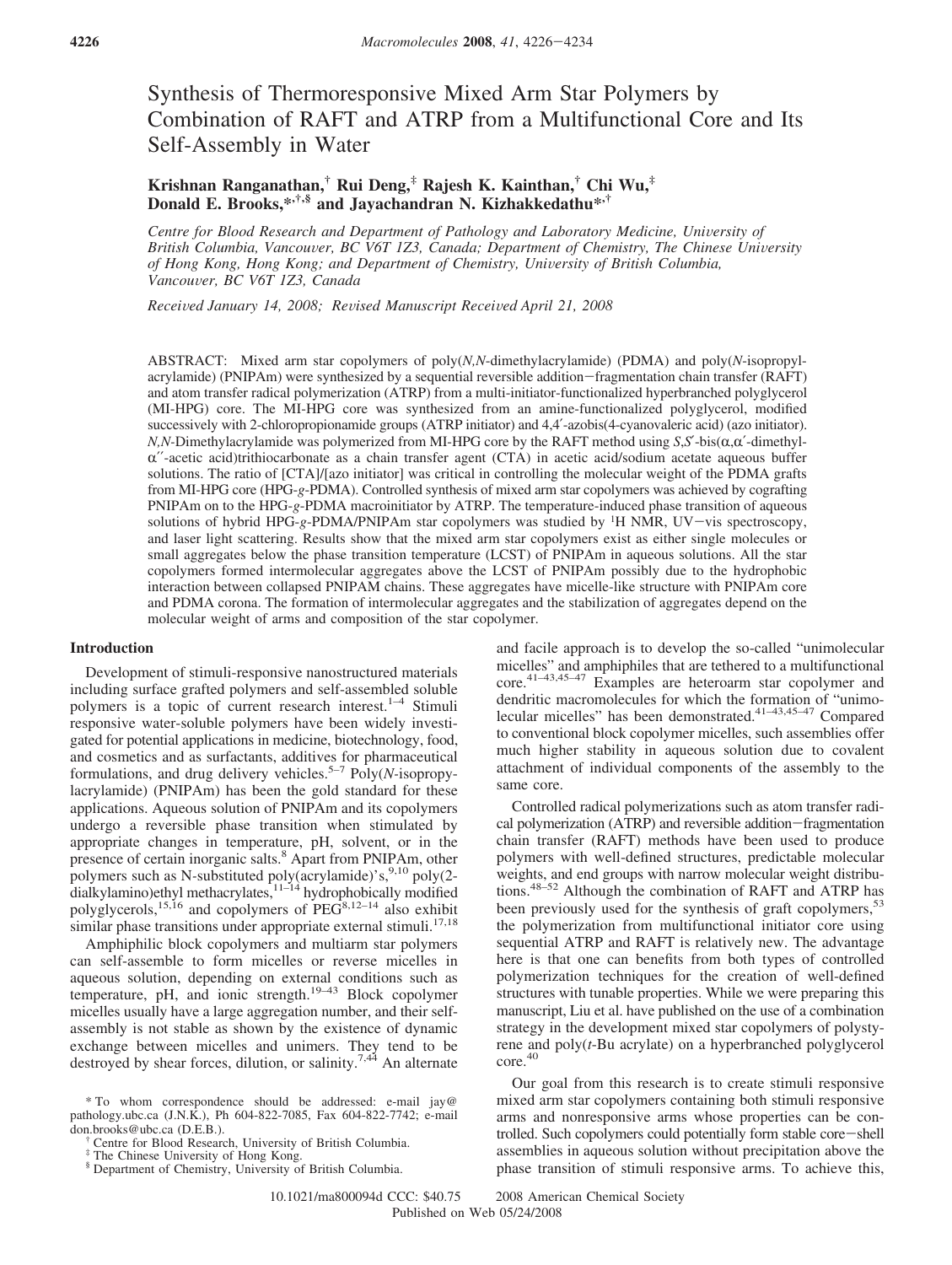co-grafted poly(*N*,*N*-dimethylacrylamide) (PDMA) and poly(*N*isopropylacrylamide) (PNIPAm) were grown from a multiinitiator-functionalized core made from a low molecular weight hyperbranched polyglycerol by sequential RAFT and ATRP polymerizations. We have investigated the aggregation behavior of these mixed arm star polymers to understand the conditions at which these copolymers form stable and soluble nanostructures.

## **Experimental Section**

**Materials.** All commercial reagents were purchased from Aldrich (Oakville, ON) and used without further purification unless otherwise noted. *N*,*N*-Dimethylacrylamide (DMA, Aldrich, 99%) was purified by vacuum distillation and stored at  $-20$  °C until use. *N*-Isopropylacrylamide (NIPAm) was recrystallized using a hexane: toluene (65:35 v/v) mixture and stored at 4  $^{\circ}$ C until use. 1,1,4,7,10,10-Hexamethyltriethylenetetramine (HMTETA, Aldrich, 97%) and tris<sup>[2-(dimethylamino)ethyl]amine (Me<sub>6</sub>TREN), prepared</sup> following a reported procedure<sup>54</sup> from tris(2-aminoethyl)amine (TREN) (Aldrich, 96%), were used as ligands for ATRP. The chain transfer agent  $S, S'$ -bis( $\alpha, \alpha'$ -dimethyl- $\alpha''$ -acetic acid)trithiocarbonate was synthesized following a reported procedure.<sup>55</sup>

**Methods.** 1H NMR spectra were recorded on a Bruker Avance 300 MHz NMR spectrometer using DMSO-*d*<sup>6</sup> or D2O (Cambridge Isotope Laboratories) with the solvent peak as a reference. Monomer conversion was determined by reverse-phase HPLC analysis on a Hitachi model L-6210 HPLC fitted with a L-4200 UV-vis detector and a Lichrospher 60 RP-select B reverse phase column from Merck at  $\lambda = 236$  nm using aqueous 0.1% trifluoroacetic acid (TFA) solution as the mobile phase at a flow rate of 4 mL/min at 22 °C. Absolute molecular weights and molecular weight distributions of the polymers were determined by gel permeation chromatography (GPC) on a Waters 2695 separation module fitted with a DAWN EOS multiangle laser light scattering (MALLS) detector (laser wavelength  $\lambda = 690$  nm) and an OPTILAB refractive index detector operated at  $\lambda = 620$  nm from Wyatt Technology Corp. Aqueous  $0.1$  M NaNO<sub>3</sub> solution was used as the mobile phase at a flow rate of 0.8 mL/min. The d*n*/d*c* of the copolymers were calculated using the equation

## $(dn/dc)_{\text{hybrid}} = (WF)_{\text{PDMA}}(dn/dc)_{\text{PDMA}} + (WF)_{\text{PNIPAm}}(dn/dc)_{\text{PNIPAm}}$

where WF is the weight fraction. We used 0.150 and 0.164 as the d*n*/d*c* of PDMA and PNIPAm homopolymers, respectively, in 0.1 M NaNO<sub>3</sub> solution as reported previously.<sup>56</sup> Turbidity measurements of aqueous solution of polymers were made with a UV-vis spectrophotometer (CARY 4000) equipped with a temperature controller. Measurements were made at 500 nm with a heating rate of 0.5 °C/min at a polymer concentration of 1 mg/mL.

**Synthesis of a Multi-Initiator-Functionalized HPG Core (MI-HPG).** Multifunctional initiators containing both ATRP and azo initiators were synthesized from an amine-functionalized hyperbranched polyglycerol (HPG-amine) core in a two-step procedure. The hyperbranched polyglycerol core was synthesized by a ring-<br>opening multibranching anionic polymerization as reported.<sup>57</sup> Appproximately 20 hydroxyl groups of HPG ( $M_n = 3000$ , PDI  $=$ 1.20; total number of hydroxyl groups ∼40) were first converted to tosylate by a reaction with tosyl chloride.<sup>59</sup> The tosylate groups were then converted to amine groups by reacting with tris(2 aminoethyl)amine (TREN) in dioxane at 100 °C.<sup>58,59</sup> <sup>1</sup>H NMR quantitation showed the presence of  $\sim$ 40 NH<sub>2</sub> groups per molecule. This step generated 2 primary amine groups/TREN reacted. 1H NMR (DMSO- $d_6$ , 300 MHz):  $\delta = 2.45$  (t, CH<sub>2</sub>), 2.55 (t, CH<sub>2</sub>), 3.05 (s, NH and NH<sub>2</sub>),  $3-4$  (m, PG).

*a. Incorporation of ATRP Initiators on HPG Core (HPG-ATRP).* The ATRP initiators, 2-chloropropionamide group, were introduced into the HPG-amine core (3 g) by reaction of primary amine groups with 2-chloropropionyl chloride (1.2 g, ∼40% conversion of amine groups) in the presence of triethylamine (1.25 mL) in chloroform: methanol (5:95) solvent mixture. HPG-amine and triethylamine were dissolved in 50 mL of methanol in a round-bottom flask and cooled in an ice bath. 2-Chloropropionyl chloride dissolved in 2.5 mL of chloroform was added dropwise to this mixture over a period of 1 h and stirred at 0 °C for another 8 h. The solvent was removed by rotary evaporator, and the product was precipitated twice from acetone and dried in vacuum. <sup>1</sup>H NMR (DMSO- $d_6$ , 300 MHz):  $\delta$  $= 1.5-1.6$  ppm (CH<sub>3</sub>, ATRP initiator), 2.4 ppm ( $-CH<sub>2</sub>$ ), from TREN), 3.4-4.00 ppm (from PG backbone).

*b. Incorporation of Azo Initiators.* The multifunctional initiator (MI-HPG) was synthesized by a reaction of the remaining primary amine groups of HPG-ATRP with 4,4′-azobis(4-cyanovaleric acid) using *N,N*-dicyclohexylcarbodiimide as a catalyst. The HPG-ATRP initiator  $(3.0 \text{ g})$  and  $4.4'$ -azobis $(4$ -cyanovaleric acid)  $(1.5 \text{ g})$  were dissolved in methanol:chloroform mixture (25:75), and then *N*,*N*dicyclohexylcarbodiimide (2.5 g) was added and stirred for 2 days at room temperature. The solvent was removed by rotary evaporation at low temperature (below 30 °C), and product was precipitated in cold acetone and vacuum-dried. The amount of azo and ATRP initiators incorporated into the HPG-amine core was determined by 1H NMR from the peaks corresponding to the polyglycerol core and methyl protons of ATRP initiator  $(1.5-1.6$  ppm) and azo initiator (1.6-1.7 ppm). <sup>1</sup>H NMR (DMSO- $d_6$ , 300 MHz):  $\delta$  = 1.5-1.6 ppm (CH<sub>3</sub> ATRP initiator),  $\delta = 1.6-1.7$  ppm (2 CH<sub>3</sub> azo initiator),  $\delta = 2.2-2.4$  ppm (-CH<sub>2</sub>-CH<sub>2</sub>-C<sub>-</sub> azo group),  $\delta =$ initiator),  $\delta = 2.2 - 2.4$  ppm ( $\text{C}H_2\text{C}H_2\text{C}$ , azo group),  $\delta =$  $3-4$  ppm (b, PG backbone, from CH<sub>2</sub>- near amide group).

**Synthesis of Mixed Arm Star Copolymers.** The star copolymers containing PDMA and PNIPAm were synthesized from the MI-HPG core by a two-step procedure.

*a. Synthesis of HPG-g-PDMA by RAFT Method.* In a typical RAFT polymerization experiment, a glass tube was charged with MI-HPG initiator (10 mg, azo initiator content ∼30 *µ*mol), *N*,*N*-dimethylacrylamide (DMA) (2 mL, 19.4 mmol),  $S, S'$ -bis( $\alpha, \alpha'$ -dimethyl- $\alpha''$ acetic acid)trithiocarbonate (CTA) (8.4 mg, 0.029 mmol), and acetic acid/sodium acetate buffer (4 mL). The buffer solution and monomer were purged with argon and transferred to a glovebox under an argon atmosphere. The glass tube was heated at 70 °C in a preset oil bath for 20 h. The glass tube was taken out of the glovebox, and monomer conversion was determined by HPLC measurements by injecting the diluted polymerization solution. The monomer conversion was calculated using a calibration curve produced from known concentrations of DMA. The RAFT synthesized HPG-*g*-PDMA was diluted with water, excess 4,4′ azobis(4-cyanovaleric acid) was added to the solution in a ratio of 1:30 times relative to [CTA], and the solution was purged with argon and stirred at 80 °C for 24 h to remove incorporated CTA on the polymer chain end. After the reaction, the polymer was dialyzed against water for 1 week using a membrane with a MWCO of 10 000 to remove the low molecular weight impurities and cleaved chain transfer agent. The polymers were recovered by lyophilization. The absolute molecular weight and molecular distribution of the polymers were determined by GPC-MALLS using the d*n*/d*c* of PDMA since the weight fraction of the HPG core was negligible  $($  < 0.04 wt  $\%$ ). Different experiments were carried out by changing the concentration of chain transfer agent, initiator, and solvent conditions. To test the purity of the final HPG*g*-PDMA macroinitiators, selected samples were further dialyzed with 25 000 and 50 000 MWCO cellulose membranes for 3 days, and molecular weight and molecular weight distribution are analyzed and compared using GPC-MALLS (Figures 1S-9S and Table 1S, Supporting Information).

*b. Synthesis of HPG-g-PDMA/PNIPAm by ATRP.* HPG-*g*-PDMA polymers were used as ATRP macroinitiators for the polymerization of *N*-isopropylacrylamide. In a typical ATRP polymerization, 250 mg of HPG-*g*-PDMA core containing ATRP initiator, Cu(I)Cl (10 mg, 0.1 mmol), Me6TREN (22.5 mg, 0.1 mmol), NIPAm (1 g, 8.83 mmol), and water (3 mL) were used. The solvent water was degassed separately and transferred to a glovebox. The aqueous solution of HPG-*g*-PDMA initiator, monomer, Cu(I)Cl, and Me<sub>6</sub>TREN was added, and the polymerization was carried out at room temperature (22 °C) for 24 h. The final star copolymers were purified by dialysis using a membrane (MWCO 10 000 Da) against water and lyophilized. The molecular weight, molecular weight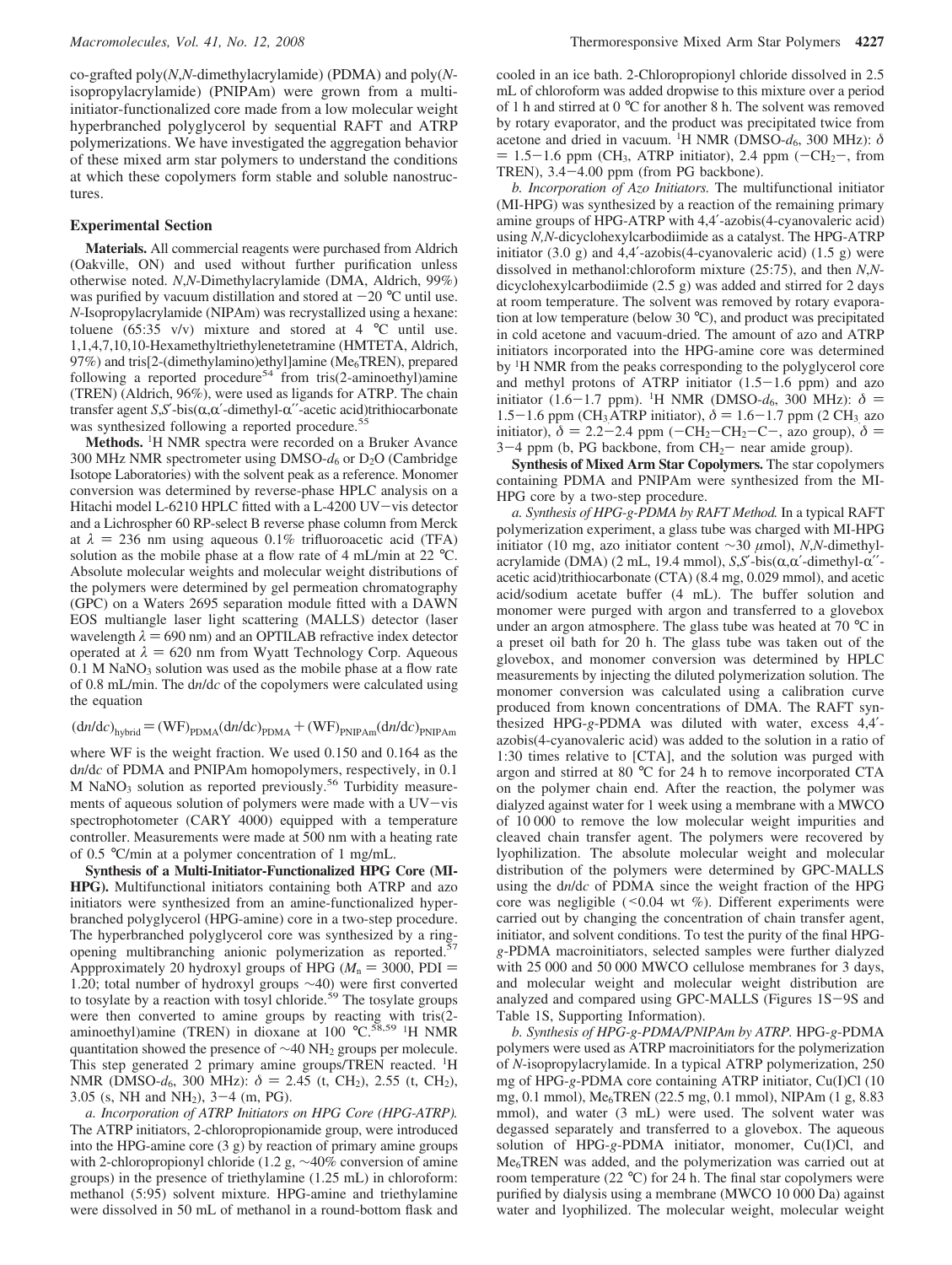**Scheme 1. Synthetic Routes for the Development of ATRP and Azo Initiator Functionalized HPG Core: (a) Tosylation with** *p***-Toluenesulfonyl Chloride, (b) Amination with Tris(2-aminoethyl)amine (TREN), (c) Incorporation of ATRP Initiator, and (d) Incorporation of Azo Initiator**



distribution, and composition of the copolymers were determined by GPC-MALLS and 1H NMR analysis. Different experiments were carried out by changing the catalyst concentration, monomer concentration, and molecular weight of macroinitiators.

**LCST Measurements.** The LCSTs of the star copolymer solutions at 0.1 wt % were measured as a function of temperature at  $\lambda = 500$  nm at a heating/cooling rate of 0.5 °C/min.

**Laser Light Scattering (LLS) Measurements.** A commercial LLS instrument (ALV5000) with a vertically polarized 22 mW He-Ne laser head (632.8 nm, Uniphase) was used. In static LLS (SLS), the scattering vector  $(q)$  dependence of the absolute excess timeaveraged scattered intensity, known as the Rayleigh ratio  $R_{vv}(q)$ , can be related to the weight-average molar mass  $(M_w)$  and the *z*-average root-mean-square radius of gyration ( $\langle R_g^2 \rangle_z^{1/2}$  or  $\langle R_g \rangle$ ) of the scattering objects and the second virial coefficient  $(A_2)$  of the dispersion or solution by

$$
\frac{KC}{R_{\rm w}(q)} \approx \frac{1}{M_{\rm w}} \left( 1 + \langle R_{\rm g}^2 \rangle q^2 \right) + 2A_2 C \tag{1}
$$

where  $K = 4\pi^2 n^2 (dn/dC)^2 / (N_A\lambda_0^4)$  and  $q = (4\pi n/\lambda_0) \sin(\theta/2)$  is the scattering vector with  $N_A$ , duldC,  $n, \lambda_0$  and  $\theta$  being Avogadro's scattering vector with  $N_A$ , dn/dC,  $n$ ,  $\lambda_0$ , and  $\theta$  being Avogadro's number, the specific refractive index increment, the refractive index of solvent, the wavelength of the light in vacuum, and the scattering angle, respectively.

In dynamic LLS (DLS), the Laplace inversion of each measured intensity-intensity time correlation function  $G^{(2)}(q,t)$  in the selfbeating mode can be related to a line-width distribution  $G^{(2)}$ . For a diffusive relaxation,  $\Gamma$  is related to the translational diffusion coefficient *D* by  $(\Gamma/q^2)_{C\to0,q\to0}$   $= D$ , so that  $G(\Gamma)$  can be converted into a transitional diffusion coefficient distribution *G*(*D*) or a hydrodynamic radius distribution *<sup>f</sup>* (*R*h) via the Stokes-Einstein equation,  $R_h = (k_B T/6\pi\eta)D^{-1}$ , where  $k_B$ , *T*, and  $\eta$  are the Boltzmann constant, the absolute temperature, and the solvent viscosity, respectively.

All the samples were dissolved in appropriate amount of deionized water at two concentrations (0.5 and 0.0625 mg/mL) and passed through a 100 nm filter. DLS and SLS measurements were carried out at 25, 30, 32, 34, 36, 40, and 50 °C for each sample.

The polymer solutions were allowed to thermally equilibrate for ca. 30 min to obtain stable scattering intensity before the measurements were taken.

## **Results and Discussion**

Hydrolytically stable multifunctional core containing both free radical initiator and ATRP initiator was synthesized by a twostep procedure (Scheme 1). A hyperbranched polyglycerol having a degree of polymerization of 40 with narrow molecular weight distribution ( $M_w/M_n = 1.2$ ) was used. Primary amine functionalities were introduced after conversion of the hydroxyl groups to tosylates followed by reaction with TREN. The HPGamine had ∼40 primary amine groups per molecule as determined by 1H NMR. We have modified ∼16 amine groups each with 2-chloropropionamide group and with 4,4<sup>'</sup>-azobis(4cyanovaleric acid). This MI-HPG macroinitiator was used for the synthesis of mixed arm star copolymers containing thermoresponsive PNIPAm and a highly water-soluble PDMA cografted on the hyperbranched core.

An idealized structure is shown in Figure 1. These mixed arm star copolymers are expected to form core-corona structures with PNIPAm/HPG core and PDMA corona above the LCST of the PNIPAm under appropriate conditions. The formation of such core-shell structures depends on the composition and molecular weight of each component in the final star copolymer. The key to achieving this was the development of a controlled RAFT and ATRP method from the multiinitiator-functionalized core. We have used a two-step polymerization procedure, RAFT polymerization of DMA from MI-HPG macroinitiator and ATRP of NIPAm from the HPG-*g*-PDMA macroinitiator, to synthesize the final cografted mixed arm star copolymer.

**RAFT Polymerization of** *N,N***-Dimethylacrylamide.** RAFT polymerization<sup>51</sup> and macromolecular design by interchange of xanthates<sup>60</sup> are the most versatile techniques in aqueous controlled radical polymerization of (meth)acrylamides and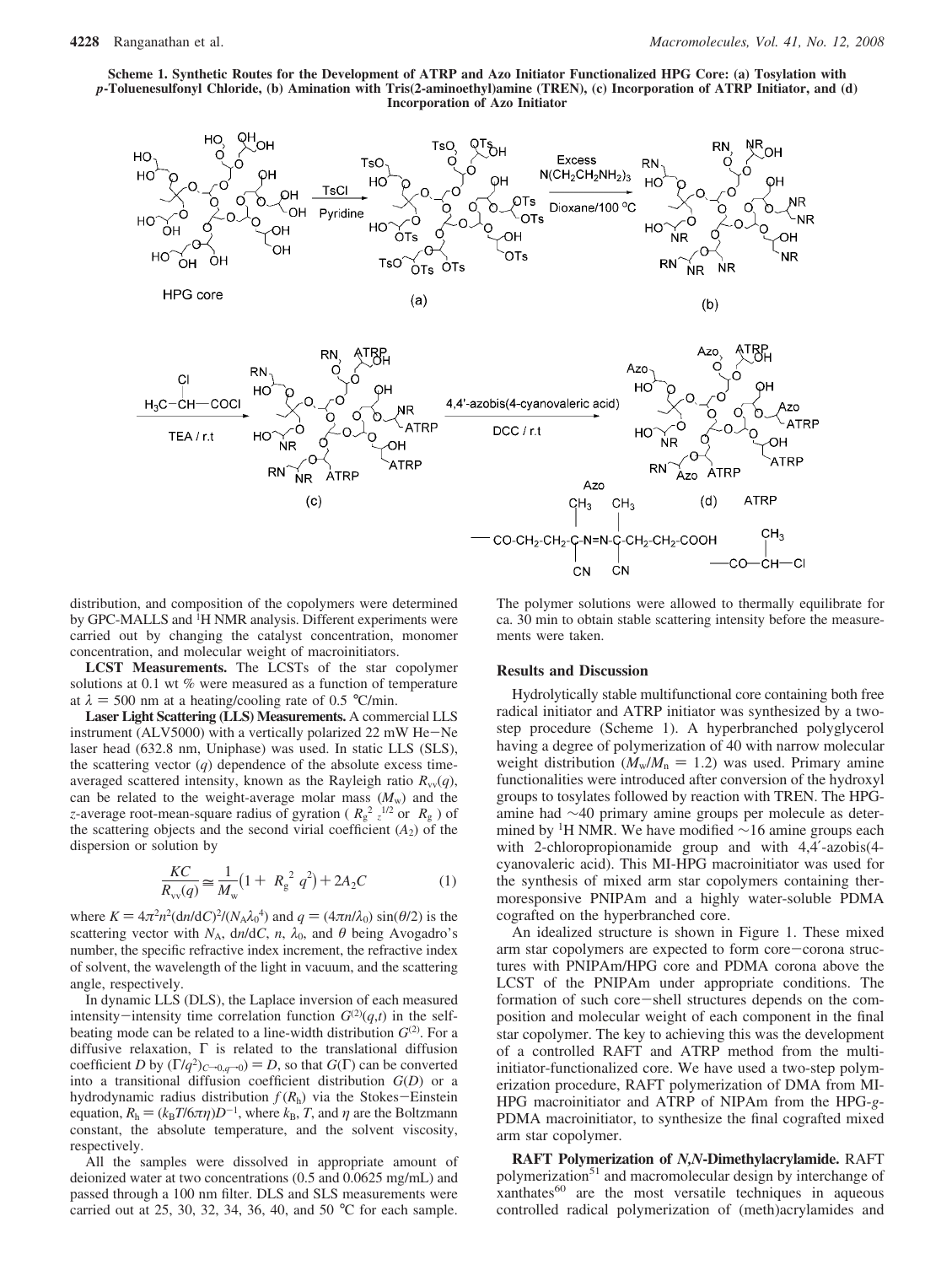

**Figure 1.** Schematic representation of the synthesis of hybrid copolymers of HPG-*g*-PDMA/PNIPAm synthesized from MI-HPG core by combination of RAFT and ATRP techniques. An idealized structure for the formation of particles with core-corona structure is also given.

| Table 1. Monomer Conversion, Molar Mass $(M_n)$ , and Polydispersity $(M_w/M_n)$ Data for HPG-g-PDMA Polymers Synthesized by RAFT |
|-----------------------------------------------------------------------------------------------------------------------------------|
| Polymerization of N,N-Dimethylacrylamide at 70 $\rm{^{\circ}C}$ from MI-HPG Core <sup>a</sup>                                     |

| initiator (mg) | [CTA]/[1] | $DMA$ (mL)              | solvent     | $\%$ conv | $M_{\rm n.th}$ <sup>b</sup>            | $M_{\rm n, GPC}$ | $M_{\rm w}/M_{\rm n}$ | mol wt of individual arms <sup>c</sup> |
|----------------|-----------|-------------------------|-------------|-----------|----------------------------------------|------------------|-----------------------|----------------------------------------|
| 25             |           |                         | <b>DMSO</b> |           |                                        |                  |                       |                                        |
| 25             |           |                         | <b>DMSO</b> | 48        | 15 500                                 | 21 400           | 1.24                  | 700                                    |
| 10             |           |                         | buffer      | 95        | 34 000                                 | 58 500           | 1.20                  | 2900                                   |
| 10             |           |                         | buffer      | 95        | 62 000                                 | 75 000           | 1.17                  | 3900                                   |
| 10             | 0.5       |                         | buffer      | 98        | 131 000                                | 129 000          | 1.23                  | 7300                                   |
| 10             | 0.25      |                         | buffer      | 98        | 245 000                                | 244 000          | 1.26                  | 14500                                  |
| $\sim$ $-$     | $\cdots$  | $\cdot$ $\cdot$ $\cdot$ |             |           | المال الممارين المتحدث المساري المساري |                  |                       | .<br>$   -$<br>.                       |

*a* Experimental conditions: azo initiator concentration =  $3.0 \times 10^{-3}$  mol/g, buffer = acetic acid/sodium acetate buffer solution (pH = 5.2), reaction time  $\frac{1}{2}$  acetic acid/solution of  $\frac{1}{2}$  acetic acid/trithio  $=$  20 h. CTA: *S*,*S*<sup>'</sup>-bis(α,α'-dimethyl-α''-acetic acid)trithiocarbonate, volume  $=$  4 mL. <sup>*b*</sup> *M*<sub>n,th</sub>  $=$  {[M]0/[CTA]0 × *M*<sub>w,DMA</sub> × *c*} +  $M$ <sub>n,initiator</sub>;  $M$ <sub>n,initiator</sub> is the molecular weight assuming 10 molecular weight of MI-HPG. *<sup>c</sup>* Theoretical molecular weight assuming 100% initiator efficiency.

(meth)acrylic acid monomers.<sup>52,53</sup> These methods allow the synthesis polymers with predetermined molecular weights, low polydispersity, different architectures, and compositions from a wide range of vinyl monomers. $52,53$ 

Several experimental conditions were investigated for synthesizing the HPG-*g*-PDMA copolymer by RAFT; the results are given in Table 1. Initial RAFT polymerization of DMA from the MI-HPG core was conducted using  $S, S'$ -bis( $\alpha, \alpha'$ -dimethyl- $\alpha$ <sup>"</sup>-acetic acid)trithiocarbonate as chain transfer agent and DMSO as solvent at  $[CTA]/[I] = 5$ . No polymerization was observed in this case. Upon decreasing [CTA]/[I] ratio, DMA was polymerized from MI-HPG core, and the molecular weight of the resulting polymer was *M*<sup>n</sup> 21 400 (Table 1, entry 2). But the molecular weight and conversion were low in this case. Reactions in DMSO were not successful possibly due to the low solubility of *S*,*S'*-bis( $\alpha$ , $\alpha'$ -dimethyl- $\alpha''$ -acetic acid)trithiocarbonate (CTA) in DMSO, which was shown to influence the RAFT polymerization.<sup>61</sup> In a related study McCormick et al. demonstrated that the addition of organic solvents like DMF could influence the polymerization kinetics in aqueous RAFT polymerization of DMA.62 The fragmentation of chain transfer agents can also be influenced by the nature of the solvents.<sup>62</sup> The solubility of the grafted PDMA on MI-HPG core in DMSO may be another factor influencing the polymerization in our case. Because of these reasons, we have changed the polymerization medium to an acidic buffer for further experiments. We used acetic acid/sodium acetate buffer at pH ∼ 5.2, as chain transfer agents are highly susceptible to hydrolysis in water above pH  $\sim$  6.0.<sup>63,64</sup> For RAFT polymerization in these conditions, conversions were high, and we obtained narrowly distributed HPG-*g*-PDMA polymers (Table 1, entries 3-6). The enhanced solubility of both our CTA and PDMA in water might have resulted in an increased polymerization rate and high conversions. The molecular weight of the polymers increased with decreasing [CTA]/[I] ratio with high molecular weight (*M*<sup>n</sup> 244 000) obtained at a ratio of 0.25 at constant monomer concentration. The increase in molecular weight with decrease in the [CTA]/[I] is consistent with reported literature.<sup>62</sup>  $M_{n,\text{GPC}}$ values of HPG-*g*-PDMA copolymers were slightly higher than  $M_{n,th}$  values, and narrow polydispersities were observed. Slight increase in the polydispersity of polymers (1.17 to 1.26) with decrease in the CTA concentration with respect to initiator (from 2 to 0.25) may be due to the lose of active chain transfer agent by aminolysis. The residual primary amine groups on the initiator may react with the chain transfer agent. This is more relevant when there is less amount of CTA compared to initiator. We could not avoid the presence of residual primary amine groups as it was necessary for the solubility of multifunctional initiator in water.

Since the individual PDMA arms were connected to the HPG core through hydrolytically stable amide bonds, the individual chains could not be cleaved from the core. So, we estimated the molecular weight of the PDMA arms (theoretical) based on the final molecular weight of the HPG-*g*-PDMA star polymer and number of initiators present. The arms length varied from 700 to 14 500 Da. We assumed a 100% initiator efficiency in this case. But the actual values of individual arms length may be different than these values due to the low initiator efficiency in the case of multi-initiator systems. Typical values reported in the literature were in the range  $5-93\%$ .<sup>40,65</sup> Also, the numbers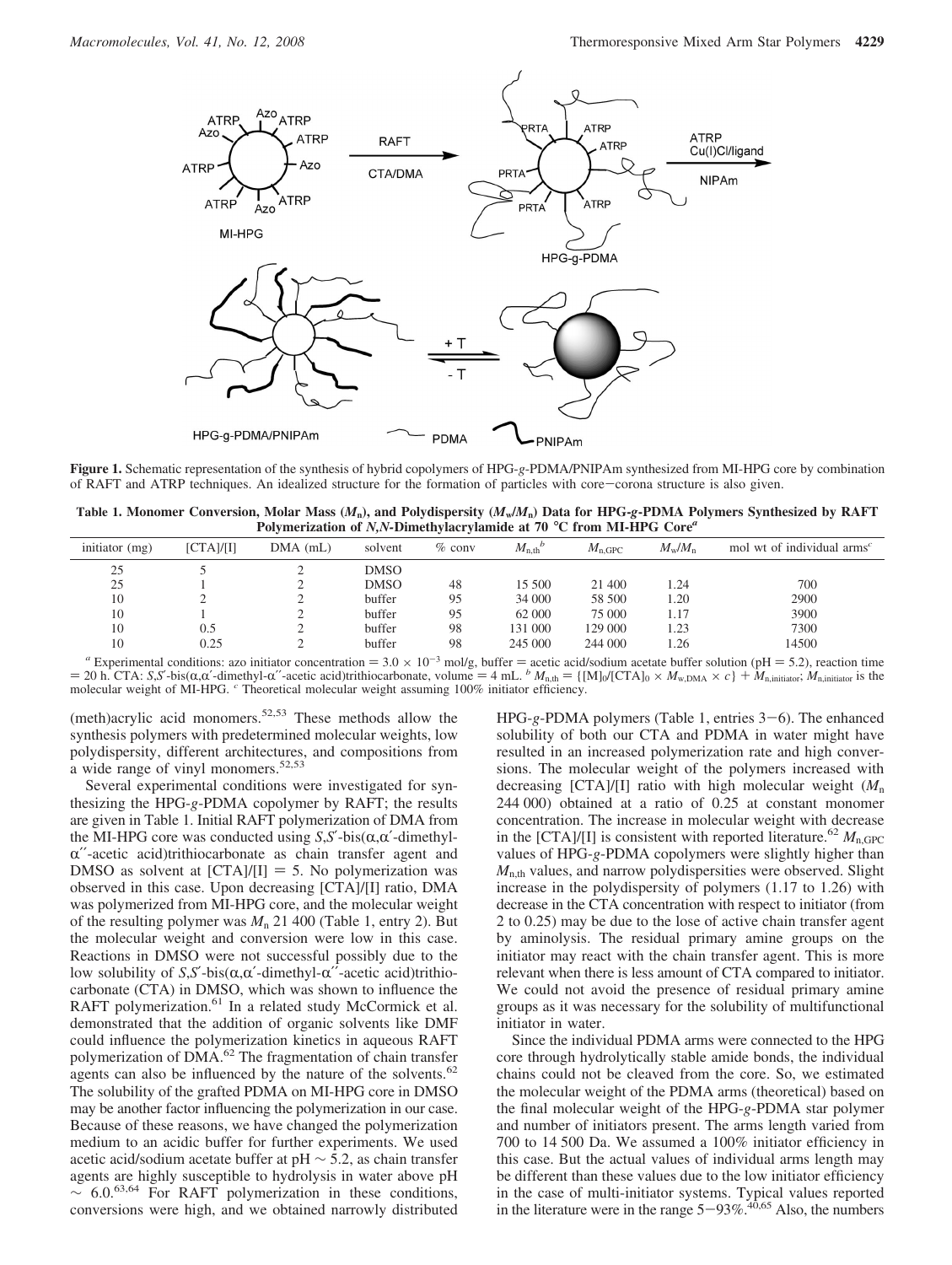**Table 2. Molar Mass (***M***n), Polydispersity (***M***w/***M***n), and Composition of HPG-***g***-PDMA/PNIPAm Star Copolymers Synthesized by ATRP of NIPAm at Room Temperature from HPG-***g***-PDMA Core***<sup>a</sup>*

|    | catalyst system                                 | $HPG-g-PDMA ATRP$ $Cu(I)Cl$ $NIPAm$<br>macroinitiator $M_{\rm n}$ | (mmol) | (g) | copolymer $M_{\text{n-GPC}}$<br>$(M_w/M_n)$ | $M_n$ of<br>$PNIPAm\; arms^b$ | composition from ${}^{1}H$<br><b>NMR PDMA:PNIPAm</b> | mol wt of PNIPAm<br>arms from ${}^{1}H$ NMR<br>composition $\epsilon$ |
|----|-------------------------------------------------|-------------------------------------------------------------------|--------|-----|---------------------------------------------|-------------------------------|------------------------------------------------------|-----------------------------------------------------------------------|
| C1 | Me <sub>6</sub> TREN                            | 75 000 (250)                                                      | 0.03   |     | 77 500 (1.20)                               | 156                           | 85.5:14.5                                            | 860                                                                   |
|    | $C2$ Me <sub>6</sub> TREN                       | 75 000 (250)                                                      | 0.07   |     | 80 000 (1.22)                               | 312                           | 88.7:11.3                                            | 640                                                                   |
|    | $C3$ Me <sub>6</sub> TREN                       | 75 000 (250)                                                      | 0.11   |     | 104000(1.34)                                | 1800                          | 70.3:29.7                                            | 2140                                                                  |
|    | $C4$ Me <sub>6</sub> TREN/Cu(II)Cl <sub>2</sub> | 129 000 (100)                                                     | 0.042  | 0.4 | 247 000 (1.39)                              | 7400                          | 33.7:66.3                                            | 17600                                                                 |
|    | $C5$ Me <sub>6</sub> TREN/Cu(II)Cl <sub>2</sub> | 244 000 (100)                                                     | 0.050  | 0.4 | 400000(1.62)                                | 9700                          | 36.3:63.7                                            | 30270                                                                 |
|    | $C6$ Me <sub>6</sub> TREN/Cu(II)Cl <sub>2</sub> | 129 000 (100)                                                     | 0.042  | 0.6 | 426 000 (1.95)                              | 18 500                        | 32.5:67.5                                            | 18500                                                                 |
| C7 | HMTETA/Cu(II)Cl <sub>2</sub>                    | 129 000 (100)                                                     | 0.043  | 0.4 | 136 000 (1.56)                              | 437                           | 83.4:16.6                                            | 1780                                                                  |

*a* Experimental conditions: reaction time = 20 h, Cu(I)Cl:ligand = 1:1, Cu(II)Cl<sub>2</sub> = 15 mol % to Cu(I)Cl, solvent = water (3 mL). *b* Theoretical molecular weight assuming 100% initiator efficiency. <sup>c</sup> Theoretical molecular weight calculated from <sup>1</sup>H NMR molar composition assuming 100% initiator efficiency. Absolute molecular weight of HPG-*g*-PDMA is taken as standard for this calculation.

of initiators on MI-HPG core reported are average numbers due to the polymeric nature of our macroinitiator.

The incorporated CTA on PDMA chain ends was removed by reaction with excess azo initiator. This step eliminates the possible side reaction of PDMA-anchored CTA with free radicals in the next step, growing PNIPAm chains from HPG*g*-PDMA by ATRP.<sup>66</sup> To verify the purity of the HPG-*g*-PDMA macroinitiators, selected samples were further dialyzed with 25 and 50 kDa cellulose membranes. The molecular weight and molecular weight distribution of the dialyzed samples were determined by GPC-MALLS and compared with the original samples (Figures 1S-9S and Table 1S in the Supporting Information). The analysis showed that there is no significant change in the molecular weight or molecular weight distribution indicating the absence of any low molecular weight fractions in the samples. The absence of high molecular weight species in LS chromatogram (see Figures 3S, 6S, and 9S) rules out the possibility of bimolecular termination and star-star coupling during the polymerization. Also, the low polydispersity of the HPG-*g*-PDMA macroinitiators is indicative of the absence of termination within the molecules and any unwanted side reactions between CTA and ATRP initiator groups, which is consistent with other reports in the literature.<sup>53</sup> The measured zeta potential of the star copolymers at different pH (4, 7, 9) indicates that they do not have a sufficient number of anionic charges present to make them pH sensitive.

**Atom Transfer Radical Polymerization of** *N***-Isopropylacrylamide.** We used three HPG-*g*-PDMA macroinitiators (HPG*g*-PDMA-75K, -129K, and -244K) for these experiments. Our working hypothesis was that a longer non-thermoresponsive PDMA chains attached on a core should stabilize the shorter thermoresponsive PNIPAm chains cografted on to the same core above its LCST to form stable core-shell assemblies. Such assemblies could potentially form "unimolecular micelles" depending on the composition and molecular weight of HPG-*g*-PDMA/PNIPAm star polymer. We experimented with different catalyst and monomer concentrations to obtain polymers having different composition and molecular weight. ATRP of NIPAm was initiated from 2-chloropropioamido initiators on the HPG-*g*-PDMA core at room temperature to form a co-grafted mixed arm star polymeric structure as shown in Figure 1.

Initial experiments in isopropanol:water (75:25) mixture using Me<sub>6</sub>TREN/Cu(I)Cl catalyst produced a bimodal distribution of molecular weights with low conversion (data not shown), suggesting ineffective initiation in these experiments compared to homopolymerization of NIPAm in an alcoholic medium.<sup>18</sup> Changing the polymerization medium to water gave better results as shown in Table 2. For a given macroinitiator molecular weight and monomer concentration, the molecular weight of the arms increased with increase in catalyst concentration (Table 2, C1 to C3). The amount of catalyst present may not be sufficient to produce successful growth of larger PNIPAM arms from macroinitiators at low catalyst concentrations. This may be due to the fact that the exact concentration of ATRP initiators present in the reaction medium was difficult to calculate owing to the high molecular weight and polydispersity of HPG-*g*-PDMA macroinitiators. The accessibility catalysts to initiator groups (ATRP is a bimolecular process) may be another factor governing the polymerization; in the present case initiator groups are protected by soluble PDMA chains. Similar observations were reported by Frey et al. in a recent report on the synthesis of star polymers from hyperbranched core by ATRP.<sup>67</sup>

All the mixed star copolymers had unimodal distributions of molecular weights as seen from the GPC traces (see Figures 10S-17S; Supporting Information). The polydispersity of the HPG-*g*-PDMA/PNIPAm mixed arm star polymer was higher than the macroinitiators and increased with increase in monomer concentration and molecular weight of macroinitiators. The increase in the polydispersity of mixed star polymers may be due to the coupling reactions between the radicals at high conversions such as in our case. Similar observations were previously reported for other star polymer systems.68 The probability of such side reactions in the present case may be lower due to the possible SET-LRP mechanism (active species is  $Cu(0)$ ) during the polymerization using Me<sub>6</sub>TREN/CuCl catalyst in water<sup>69</sup> instead of true ATRP. Percec et al. have previously reported the successful synthesis of an 8-arm star polymer with molecular weights up to 1 000 000 Da in polar solvents at high conversions (∼85%) using this method.<sup>69a</sup> They did not observe any cross-coupling between the star molecules even at high conversions.

The most probable reason for the increase in polydispersity is the inefficient initiation from high molecular weight HPG*<sup>g</sup>*-PDMA initiators (Table 2, entries C4-C6) due to the steric hindrance from existing polymer chains on HPG-*g-*PDMA macroinitiator. Very recently, Liu et al. have reported a similar observation that an increase molecular weight of macroinitiator decreased the initiator efficiency and increased the polydispersity of the final star polymer.40 Although the mixed arm star polymers did not produce a significant difference in the retention volume in GPC measurements, the cumulative weight fraction and absolute molecular weight of polymers determined by static light scattering (Figures 10S-17S; Supporting Information) show there is a clear separation between the HPG-*g*-PDMA macroinitiator and resulting HPG-*g*-PDMA/PNIPAm star polymer. These results were also supported by the composition analysis by  ${}^{1}H$  NMR (Table 2). With increase in molecular weight of the HPG-*g*-PDMA/PNIPAm mixed arm star polymer there is a corresponding increase in its PNIPAm content. The composition obtained from 1H NMR is higher than that calculated from  $M_n$  obtained; the difference may be due to the higher molecular weight distribution of the polymers (Table 2).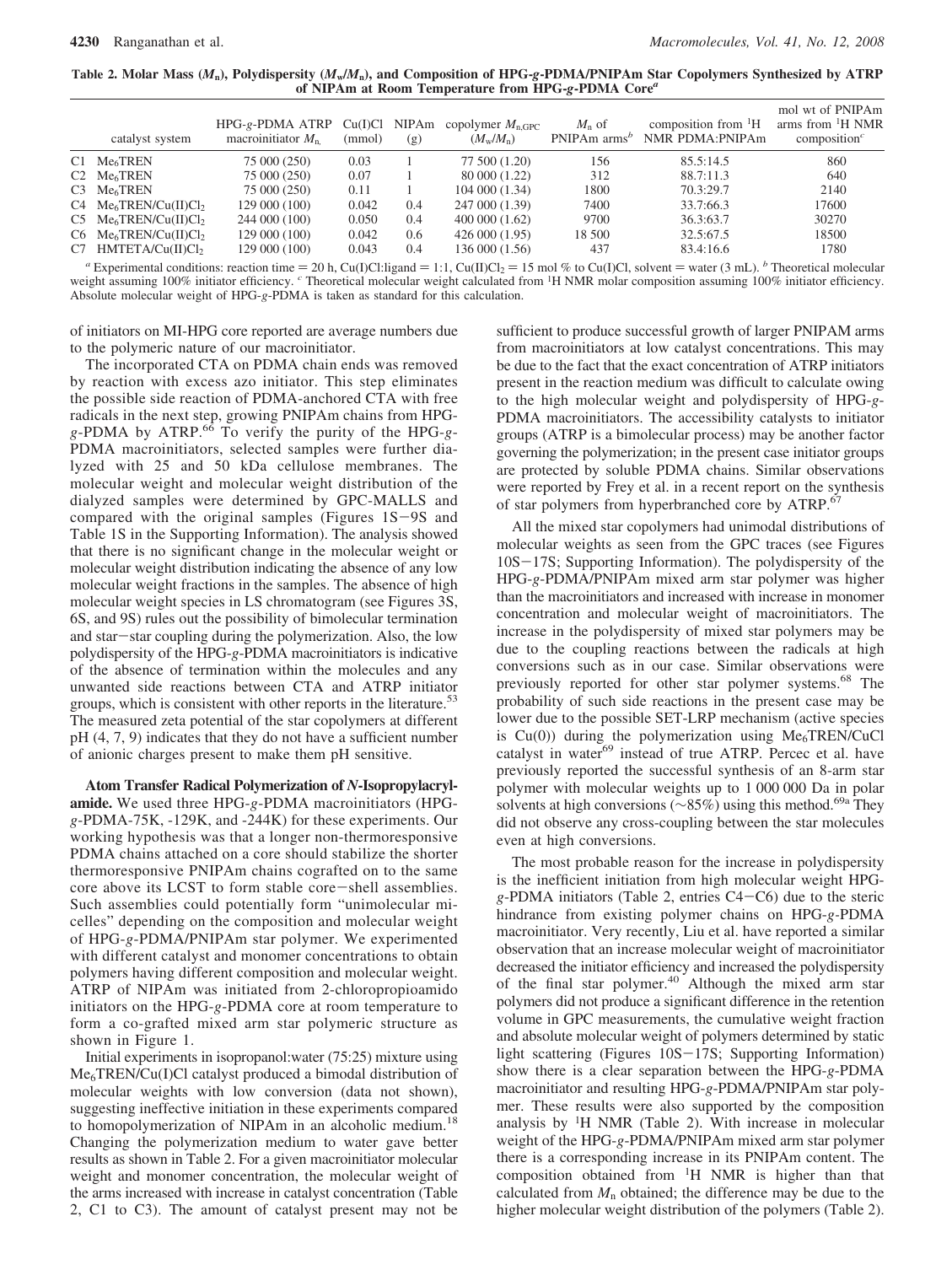Since the individual PNIPAm arms are attached to HPG core through hydrolytically stable amide bonds, it was difficult to analyze the individual molecular weight of the arms. For the same reasons, the initiator efficiency was difficult to determine. Theoretical molecular weights of the PNIPAM arms are given in Table 2. Also given are the molecular weights of the PNIPAm arms calculated from the 1H NMR composition data.

The molecular weights and the composition of the star copolymers were varied using different macroinitiators and monomer concentrations. When using the same macroinitiator (HPG-*g*-PDMA (129K), an increase in monomer concentration resulted in an increase in the molecular weight of the PNIPAm grafts (Table 2, entries C4 and C6). This is due to the fact that at constant initiator concentration an increase in the amount of monomer would result an increase in molecular weight. The catalyst concentration (Table 2, entries  $C1-C3$ ), use of Cu(II)Cl<sub>2</sub> along with  $Cu(I)Cl$  (entries  $C4-C7$ ), and use of different catalyst (Me6TREN/CuCl vs HMTETA/CuCl) have different effects on the molecular weight and composition of hybrid copolymers. The effect on molecular weight with increase in catalyst concentration (entries  $C1 - C3$ ) could be due to the increase rate of polymerization with the addition of active Cu(I) species at constant monomer concentration and also efficient initiation from the macroinitiators. It has been reported previously that the rate of polymerization increases with increase in catalyst concentration.<sup>70</sup> The observed difference in molecular weight of mixed star polymer with different catalyst systems Me<sub>6</sub>TREN/ CuCl vs HMTETA/CuCl is be due to the difference in the reactivity of these catalysts due to the slow activation and fast deactivation of linear amine catalyst.<sup>71</sup> This could also explain the observed increase in the polydispersity of HPG-*g*-PDMA/ PNIPAm polymer (entries C4 and C7). Thus, all these methods offer ways to fine-tune the final structure of co-grafted mixed arm star polymer. Also, the results given in Table 2 show that only selected conditions produced controlled ATRP of NIPAM from HPG-*g*-PDMA macroinitiators.

**Temperature Responsive Properties of HPG-***g***-PDMA/ PNIPAm Polymers.** We have utilized the temperature sensitive properties of PNIPAm to generate reversible nanoaggregates (core-shell structure) above the LCST of PNIPAm by controlling the composition and molecular weight of the PNIPAm core and PDMA corona. As hypothesized previously, longer PDMA arms could stabilize shorter PNIPAm core in the cografted mixed arm star polymer above the LCST of the PNIPAm, thus preventing precipitation from solution. At appropriate composition/molecular weight of PNIPAm and PDMA, the copolymers should form soluble nanoparticles with a reversible hydrophobic core consisting of collapsed PNIPAm chains and HPG stabilized by soluble PDMA coronas in aqueous solution above the LCST of PNIPAm.

We have measured the LCSTs of the aqueous polymer solutions at 1 mg/mL using a UV-vis spectrophotometer by monitoring the transmittance of the polymer solutions as a function of temperature at  $\lambda = 500$  nm and at a heating rate of 0.5 °C/min. The transmittance values for aqueous solutions of three different co-grafted star copolymers with different PNIPAm arm lengths (entries C1, C3, and C5, Table 2) at different temperatures are shown in Figure 2. All the co-grafted mixed arm star copolymers formed clear solutions and appeared to be soluble below 35 °C. In aqueous solution the temperature dependence of the transmittance depended on polymer composition. The polymer with low PNIPAm content (HPG-*g*-PDMA(75K)/PNIPAm(2.5K) (entry C1, Table 2) produced a slightly turbid solution above 35 °C, whereas other polymers (HPG-*g*-PDMA(75K)/PNIPAm(29K) (entry C3, Table 2) and HPG-*g*-PDMA(244K)/PNIPAm(156K) entry C5, Table 2) produced a milky solution above 35 °C (Figure 2). With an increase



Figure 2. Transmittance curves of a 0.1 wt % aqueous solutions of three different mixed arm star copolymers (HPG-PDMA)(75K)-  $PNIPAm(2.5K) = C1$ ; HPG-PDMA(75K)PNIPAm(29K) = C3; HPG-PDMA(244K)PNIPAm(156K) = C5; see Table 2) with temperature at  $\lambda = 500$  nm.

in PNIPAm molecular weight or content in the cografted polymer, there is a tendency for it to aggregate more strongly and precipitate in aqueous solution above the LCST. At high PNIPAm content, the stabilizing effect of the PDMA chains is not sufficient to prevent the polymer from precipitating. The transition showed some hysteresis (∼3-<sup>4</sup> °C) when the temperature change is reversed (data not shown), the heating curve showing a higher transition temperature than the cooling curves. A similar observation was reported previously for high molecular weight PNIPAm<sup>72</sup> and is believed due to chain entanglement in the aggregate above the LCST that requires higher solubility (lower temperature) to reverse at the cooling rates employed here. The increase in LCST of the star copolymers relative to the pure PNIPAm (LSCT of 32 $\degree$ C<sup>72</sup>) is due to the presence of the co-grafted hydrophilic PDMA.

The phase transition of star copolymers was further probed using 1H NMR, which provides a powerful tool for analysis of dynamic behavior of surfactant molecules in colloidal systems and the pH and temperature behavior of responsive or smart polymers.12,73,74 Figure 3 shows 1H NMR spectra of HPG-*g*-PDMA(75K)/PNIPAm(2.5K) (Table 2, entry C1) at different temperatures. The polymer sample was completely soluble at 25 °C, and the characteristic signals of PDMA and PNIPAm chains were seen on 1H NMR. With increase in temperature to 35 °C, the intensity of the PNIPAm signals decreased and shifted slightly downfield, consistent with collapse of PNIPAm chains in the mixed arm star copolymer and the formation of an immobile structure. At 40 $\degree$ C, the PNIPAm signal completely disappeared which showed that the PNIPAm chains are part of a quite rigid structure due to strong hydrophobic interactions. The protons from PDMA chains were still observable in the <sup>1</sup>H NMR spectra at all temperatures, however, showing that they remain in the soluble state in aqueous solution. Similar observations were made for other star copolymers (data not shown).

**Laser Light Scattering Studies.** LLS study gives more detailed view on the aggregation behavior of the mixed arm star copolymers. Figure 4 shows the temperature dependence of hydrodynamic radius  $(\langle R_{h} \rangle)$  of all the samples at high (0.5) mg/mL) and low (0.0625 mg/mL) concentrations. (The original data of Figure 4 are listed in Table 1S). It is worth noting that the  $\langle R_h \rangle$  of C7 below 32 °C is ca. 12 nm, which is smaller than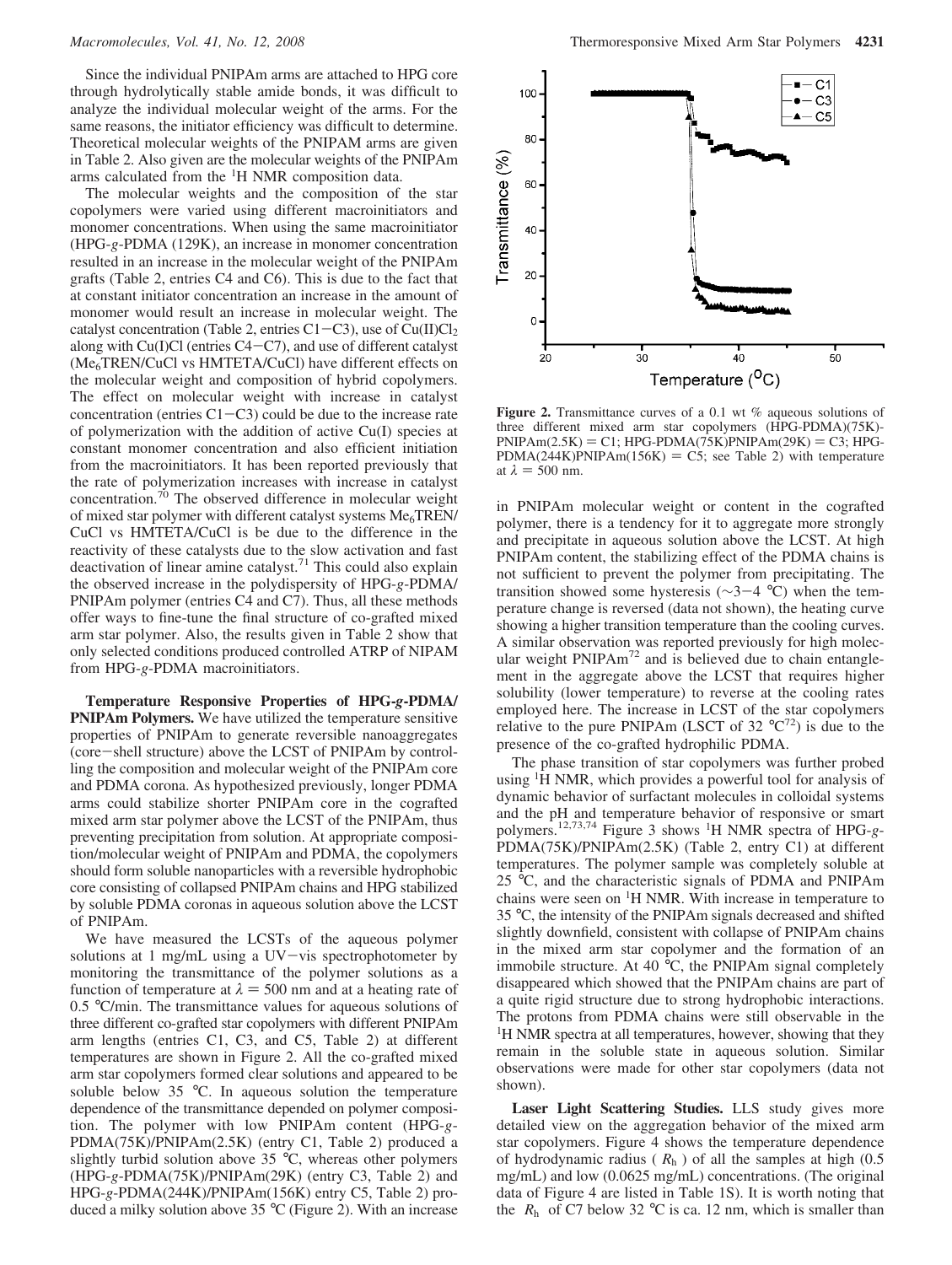

**Figure 3.** <sup>1</sup>H NMR spectra for mixed arm star copolymer HPG-*g*-PDMA(75K)/PNIPAm(2.5K) (C1, Table 2) in D<sub>2</sub>O at different temperatures: (a) 25, (b) 35, and (c) 40 °C.



**Figure 4.** Temperature dependence of hydrodynamic radius of each sample at high (0.5 mg/mL, hollow) and low (0.0625 mg/mL, solid) concentrations. The suffixes of each sample denote their concentrations.

those of other samples, especially C1, C2, and C3, whose molecular weights are even smaller than C7. This should be attributed to the formation of small and stable aggregates formed even below the LCST of PNIPAm. While for the sample C7, because of its relatively long hydrophilic PDMA arms and comparably short PNIPAM arms, it has enough corona stability and thereby exists as single molecules (unimers) in water. Furthermore, when the C3 (HPG-*g*-PDMA(75K)-PNIPAm- (29K)) and C5 (HPG-*g*-PDMA(244K)-PNIPAm(156K)) were dissolved in less polar solvent methanol at room temperature, molecular dissolution was observed as evidenced by the mean hydrodynamic radius obtained by dynamic light scattering of ∼13 and 17 nm, respectively, independent of concentration. In this solvent evidently the interchain association of PNIPAm was sufficiently reduced to eliminate the small aggregates found at the same temperature in water.

The most probable reason for the copolymer aggregation at low temperature is due to the intermolecular association between the relatively hydrophobic PNIPAM compared to PDMA chains. This argument is supported by the measured  $\langle R_{\rm h} \rangle$  of the mixed star polymers at different compositions at 25 °C. The mixed star polymers with high PNIPAM content (C2, C3, C5) relative to PDMA has shown more aggregation (large  $\langle R_{h} \rangle$ ) than with low PNIPAM content (C1, C7) (Table 2S, Supporting Information). At higher PNIPAM content (i.e., increase in chain length of PNIPAM), the PNIPAM may be getting more exposed to water. Another plausible reason for the observed large hydrodynamic size of the polymer is the possibility of few percentages of interconnected star polymers in our samples. Our initial light scattering experiments showed the presence of a little amount of large particles in C1, C2, C3, and C5 and not in C7; so we have used 100 nm filter (see Experimental Section) to remove them. We have taken every care to remove large aggregates before the light scattering measurements. But this procedure may not have removed all of the large particles from the sample. Further analyses of light scattering data (weight distribution analysis) have shown that there is a possibility of presence of star-star coupled product in the final polymer samples. The results show that samples C1, C2, and C3 may have ∼0.2,∼0.5, and <sup>∼</sup>2.0 weight fraction of star-star coupled product, respectively, and the sample C5 has a higher percentage of star-star coupled product (∼25 weight fraction). This may be contributing to the large  $\langle R_{h} \rangle$  values at low temperatures for C5. Another reason for the observed higher hydrodynamic size of the mixed star copolymers is due to the hydrophobic interactions between the molecules due to the presence of relatively higher hydrophobicity of PNIPAM compared to PDMA. This argument is based on the absence of very high molecular weight polymer molecules in the samples as seen from the GPC-MALLS data (Figures 10S-17S in Supporting Information). Since the LLS measurements were done under static conditions unlike flow conditions in GPC-MALLS (loose aggregates can easily be broken down to individual molecules under these shear condi-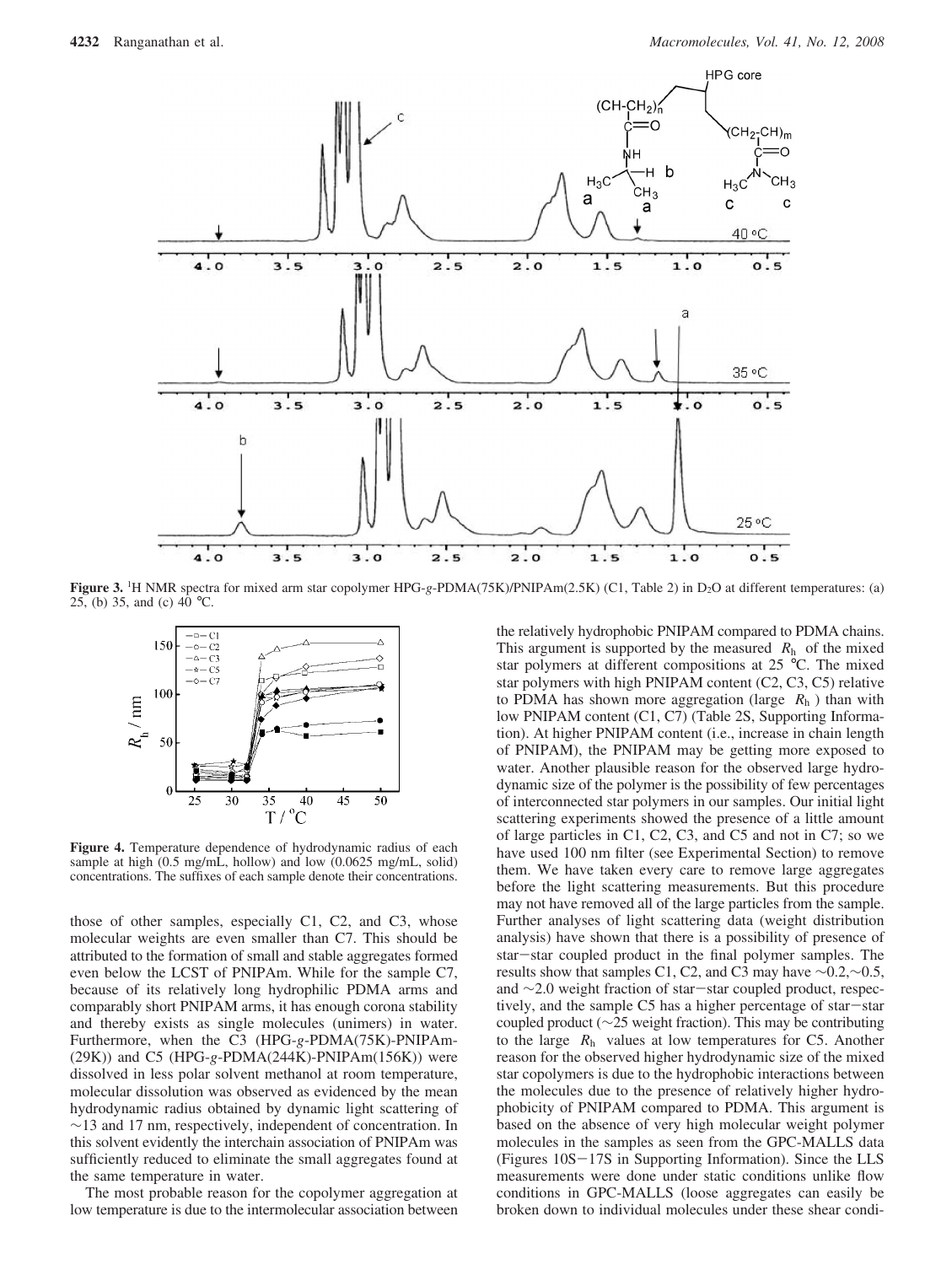

**Figure 5.** Temperature dependence of weight average molar mass  $(M_w)$ , average aggregation number ( $\langle N_{\text{agg}} \rangle$ ), and average density ( $\langle \rho \rangle$ ) (hollow symbol, 0.5 mg/mL; solid symbol, 0.0625 mg/mL).

tions), we attribute presence of species with large hydrodynamic size in sample C5 is due to the aggregation of HPG-*g*-PDMA/ PNIAM molecules via hydrophobic interaction.

The relatively insensitive nature of phase transition temperature on the molecular weight and composition of star polymer is due to the high molecular weight of the star polymers and co-grafted nature of PNIPAM chains (Figure 4). Unlike the conventional stimuli responsive copolymers, in the present case the property of the PNIPAM chains may not influenced by the adjacent monomer structure (Figure 1). The  $\langle R_{h} \rangle$  of the star copolymers increase sharply at 32 °C at both concentrations and then slowly increase as the temperature increases from 34 to 50 °C. For a given star copolymer, the aggregation size increases with concentration, implying micelle-like behavior. Furthermore, from the SLS measurement, the radius of gyration  $(\langle R_{\rm g} \rangle)$  of aggregates at different temperature and concentrations can be obtained (listed in Table 2S). As is well-known, the ratio of  $\langle R_g \rangle / \langle R_h \rangle$  are 0.774 for a uniform solid sphere and 0.45 for a micelle-like structure with compact core, respectively.75,76 In our experiment,  $\langle R_g \rangle / \langle R_h \rangle$  values of all the samples are in the range of 0.5-0.6 except C3, which further indicates that the resulted aggregates have micelle-like structures.

Figure 5 shows the temperature dependence of weight-average molar mass  $(M_w)$ , average aggregation number  $(\langle N_{agg} \rangle)$ , and average density ( $\rho$ ), where  $\langle N_{\text{agg}} \rangle$  and  $\langle \rho \rangle$  are defined as  $M_{\text{w},T}$  $M_{\text{w,25}}$  °C and  $M_{\text{w}}/[(4/3)\pi \langle R_{\text{h}} \rangle^3]$ , respectively. Note that in Figures 4 and 5, compared with the samples with higher PNIPAM content (C3 and C5), copolymers with relatively low PNIPAM content (C1, C2, and C7) generally have smaller  $\langle R_{\rm h} \rangle$ ,  $\langle \rho \rangle$ ,  $\langle N_{\rm agg} \rangle$ , and *M*w. Furthermore, it is interesting to notice that sample C5 shows relatively lower aggregation number at higher concentration, which could be attributed to the high content of hydrophilic PDMA. The long soluble PDMA chains possess the maximum stabilization effect, and they also could prevent the further aggregation because of the steric hindrance, which could also account for the largest values of  $\langle R_{\rm h} \rangle$ ,  $M_{\rm w}$ ,  $\langle N_{\rm agg} \rangle$ , and  $\langle \rho \rangle$  for C3 among all the samples, although it has lower PNIPAM content than C5. The effect of PDMA chains can be better viewed by comparing the chain density before and after aggregation. It is easy to imagine that the shrinking of the PNIPAM arms will make the chain density increase, but on the contrary, we notice that for C1, C2, and C7 the chain density changed slightly, which could be due to the covalent attachment of arms on a less flexible hyperbranched core compared to a linear polymer.<sup>77</sup> The difference in the behavior of  $\dot{C}3$  and  $C5$ compared to C1, C2, and C7 could be due to the higher molecular weight of PNIPAm arms (higher PNIPAM content) relative to PDMA arms (Table 2). The change in chain density, before and after aggregation, also indicates the relative loose structures of the resulting aggregates.

We were able to draw a more complete picture of the assembly of these polymers by looking at the data in the whole temperature range investigated. In the beginning, even when temperature is low, the copolymers exist as small aggregates in water, except C7, which has enough corona stability of long PDMA chain. As the temperature increased above 32 °C, the PNIPAm chains in the star copolymers collapsed and the stabilization effect of the hydrophilic PDMA corona of the single molecule or small aggregate was not sufficient to stabilize its hydrophobic core. So the cores are prone to aggregate under the hydrophobic interaction and force the hydrophilic PDMA chains in the aggregate to remain outside to form the hydrophilic corona and form aggregates with relatively loose and uniform micelle-like structure. The molecular weight of PDMA arms and the relative PDMA/PNIPAm content play important roles in this process. Our light scattering results show that none of the polymers synthesized form unimolecular micelle structures as expected but rather formed small aggregates with stabilized PDMA corona.

## **Conclusions**

A multi-initiator-functionalized hyperbranched polyglycerol was synthesized. Well-defined mixed arm star copolymers of thermoresponsive (PNIPAm) and non-thermoresponsive (PDMA) were synthesized by sequential of RAFT and ATRP techniques by a two-step polymerization method. Controlled RAFT polymerization of *N,N*-dimethylacrylamide was achieved using  $S, S'$ -bis( $\alpha, \alpha'$ -dimethyl- $\alpha''$ -acetic acid)trithiocarbonate as chain transfer agent in acetic acid/sodium acetate buffer. The ratio of [CTA]/[azo initiator] was critical in controlling the molecular weight and polydispersity of the HPG-*g*-PDMA copolymers. Co-grafted star copolymers containing PNIPAm were synthesized by a subsequent ATRP of *N*-isopropylacrylamide from HPG-*g*-PDMA macroinitiators in aqueous solutions. The molecular weight of the star copolymer was manipulated by changing the catalyst and monomer concentration and HPG-*g*-PDMA macroinitiator molecular weight. The new star copolymers showed LCST values around 35 °C. Temperaturedependent dynamic and static light scattering studies showed that the mixed arm star copolymers exist either as individual molecules or as intermolecular aggregates below the phase transition temperature of PNIPAm. With increase in temperature above the LCST ( $>32 \degree$ C), the thermoresposive PNIPAm arms in the star copolymer collapsed to form a hydrophobic core which was stabilized by soluble PDMA arms. The LLS studies showed that all the star copolymers form intermolecular aggregates above the LSCT through possible hydrophobic interactions between the collapsed PNIPAm chains and the aggregates are stabilized by the PDMA corona. It was found that the aggregation or stabilization of core-corona structure